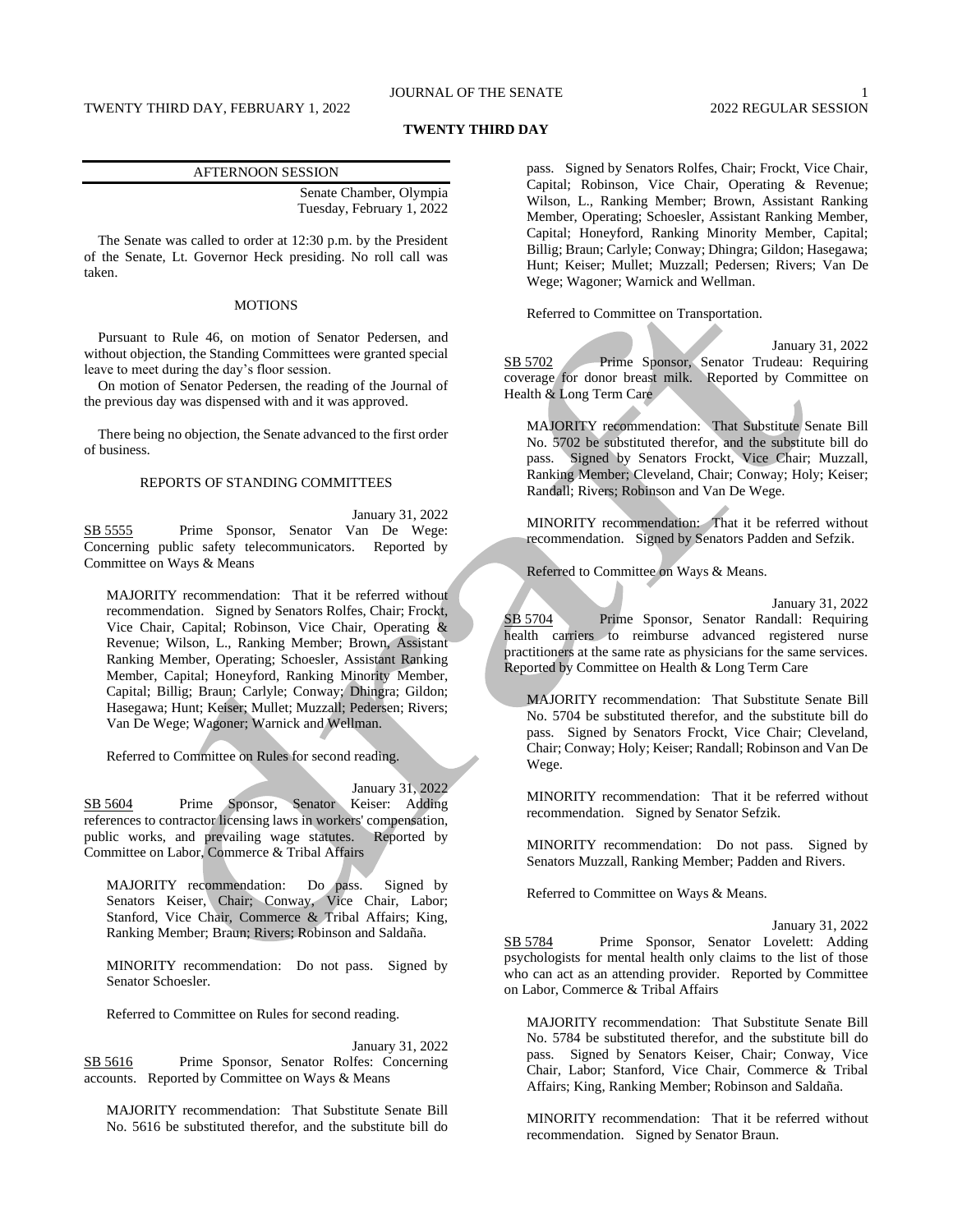MINORITY recommendation: Do not pass. Signed by Senator Schoesler.

Referred to Committee on Rules for second reading.

January 31, 2022

SB 5790 Prime Sponsor, Senator Braun: Strengthening critical community support services for individuals with intellectual and developmental disabilities. Reported by Committee on Health & Long Term Care

MAJORITY recommendation: Do pass. Signed by Senators Frockt, Vice Chair; Muzzall, Ranking Member; Cleveland, Chair; Conway; Holy; Keiser; Padden; Randall; Rivers; Robinson; Sefzik and Van De Wege.

Referred to Committee on Ways & Means.

January 31, 2022 SB 5791 Prime Sponsor, Senator Schoesler: Concerning law enforcement officers' and firefighters' retirement system benefits. Reported by Committee on Ways & Means

MAJORITY recommendation: That Substitute Senate Bill No. 5791 be substituted therefor, and the substitute bill do pass. Signed by Senators Rolfes, Chair; Frockt, Vice Chair, Capital; Robinson, Vice Chair, Operating & Revenue; Wilson, L., Ranking Member; Brown, Assistant Ranking Member, Operating; Schoesler, Assistant Ranking Member, Capital; Honeyford, Ranking Minority Member, Capital; Billig; Braun; Conway; Dhingra; Gildon; Hasegawa; Hunt; Keiser; Mullet; Muzzall; Pedersen; Rivers; Wagoner; Warnick and Wellman.

MINORITY recommendation: That it be referred without recommendation. Signed by Senators Carlyle and Van De Wege.

Referred to Committee on Rules for second reading.

January 31, 2022 SB 5819 Prime Sponsor, Senator Braun: Concerning the developmental disabilities administration's no-paid services caseload. Reported by Committee on Health & Long Term Care

MAJORITY recommendation: Do pass. Signed by Senators Frockt, Vice Chair; Muzzall, Ranking Member; Cleveland, Chair; Conway; Holy; Keiser; Padden; Randall; Rivers; Robinson; Sefzik and Van De Wege.

Referred to Committee on Ways & Means.

January 31, 2022

SB 5873 Prime Sponsor, Senator Keiser: Concerning unemployment insurance, family leave, and medical leave premiums. Reported by Committee on Ways & Means

MAJORITY recommendation: That Substitute Senate Bill No. 5873 be substituted therefor, and the substitute bill do pass. Signed by Senators Rolfes, Chair; Frockt, Vice Chair, Capital; Robinson, Vice Chair, Operating & Revenue; Wilson, L., Ranking Member; Brown, Assistant Ranking Member, Operating; Schoesler, Assistant Ranking Member, Capital; Honeyford, Ranking Minority Member, Capital; Billig; Braun; Carlyle; Conway; Dhingra; Gildon; Hunt;

Keiser; Mullet; Muzzall; Pedersen; Rivers; Van De Wege; Wagoner; Warnick and Wellman.

MINORITY recommendation: That it be referred without recommendation. Signed by Senator Hasegawa.

Referred to Committee on Rules for second reading.

January 31, 2022 SB 5875 Prime Sponsor, Senator Nguyen: Adding employees employed by the department of licensing who are assigned to review, process, approve, and issue driver licenses to the definition of frontline employees under the health emergency labor standards act. Reported by Committee on Labor, Commerce & Tribal Affairs

MAJORITY recommendation: Do pass. Signed by Senators Keiser, Chair; Conway, Vice Chair, Labor; Stanford, Vice Chair, Commerce & Tribal Affairs; Robinson and Saldaña.

MINORITY recommendation: Do not pass. Signed by Senators King, Ranking Member; Braun; Rivers and Schoesler.

Referred to Committee on Rules for second reading.

## **MOTIONS**

On motion of Senator Pedersen, all measures listed on the Standing Committee report were referred to the committees as designated.

On motion of Senator Pedersen, the Senate advanced to the fifth order of business.

## INTRODUCTION AND FIRST READING

SB 5968 by Senator Fortunato

AN ACT Relating to requiring the department of fish and wildlife to track the effect of certain specified activities on salmon populations; and adding a new section to chapter 77.04 RCW.

Referred to Committee on Agriculture, Water, Natural Resources & Parks.

#### SB 5969 by Senator Mullet

AN ACT Relating to delaying the office of the insurance commissioner from conducting rule making on the use of credit scores in setting insurance premiums until a work group can address ways to reduce insurance costs for Washington residents with below average credit scores; creating new sections; providing expiration dates; and declaring an emergency.

Referred to Committee on Business, Financial Services & Trade.

HB 1105 by Representatives Kloba, Simmons, Fitzgibbon, Dolan, Ortiz-Self, Goodman, Vick, Ormsby, Riccelli, Santos, Macri and Davis

AN ACT Relating to arrest protections for the medical use of cannabis; amending RCW 69.51A.040, 69.51A.055, and 69.51A.060; and repealing RCW 69.51A.043.

Referred to Committee on Law & Justice.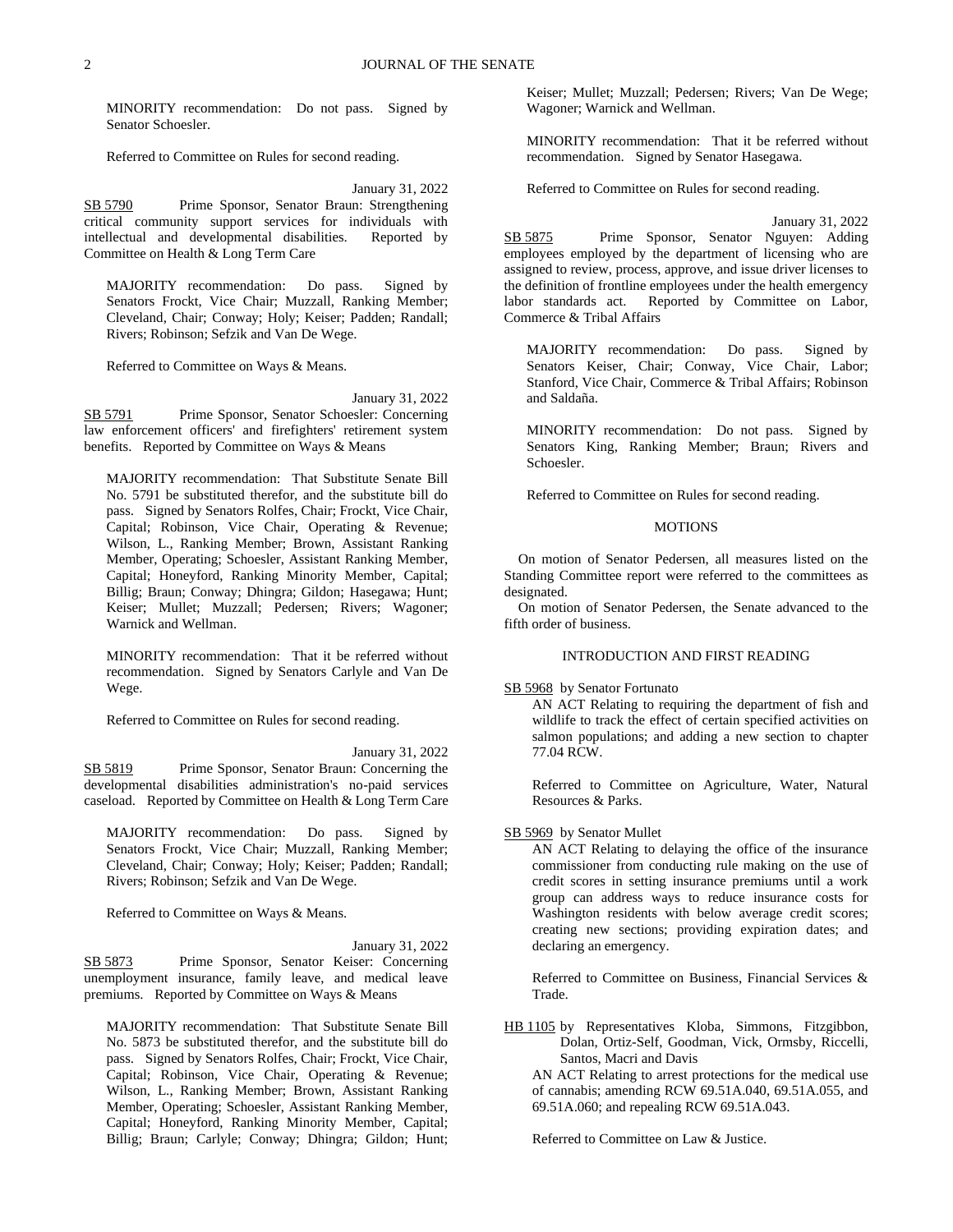E2SHB 1117 by House Committee on Appropriations (originally sponsored by Lekanoff, Fitzgibbon, Bateman, Simmons, Ramel, Peterson, Goodman, Ryu, Kloba, Chopp, Pollet, Macri and Davis)

AN ACT Relating to promoting salmon recovery through revisions to the state's comprehensive planning framework; amending RCW 36.70A.030, 36.70A.020, 36.70A.060, and 90.74.020; reenacting and amending RCW 36.70A.070; adding new sections to chapter 36.70A RCW; adding a new section to chapter 90.58 RCW; and creating new sections.

Referred to Committee on Housing & Local Government.

EHB 1165 by Representatives Ryu, Vick, Santos, Hoff and Harris-Talley

AN ACT Relating to the Washington credit union act; and amending RCW 31.12.005, 31.12.402, 31.12.404, 31.12.436, and 31.12.438.

Referred to Committee on Business, Financial Services & Trade.

HB 1183 by Representatives Caldier and Johnson, J.

AN ACT Relating to creating the home sharing support grant program; amending RCW 36.22.179 and 36.22.1791; and adding a new section to chapter 43.185C RCW.

Referred to Committee on Housing & Local Government.

EHB 1453 by Representatives Bergquist, Volz, Valdez, Lekanoff, Shewmake, Sutherland and Riccelli AN ACT Relating to voters' pamphlets; amending RCW 29A.32.010, 29A.32.020, 29A.32.031, 29A.32.060, 29A.32.070, 29A.32.090, 29A.32.110, 29A.32.121, 29A.32.210, 29A.32.220, 29A.32.230, 29A.32.241, 29A.32.250, 29A.32.260, 29A.32.280, and 29A.72.025; and providing an effective date.

Referred to Committee on State Government & Elections.

SHB 1615 by House Committee on Consumer Protection  $\&$ Business (originally sponsored by Walen, Ryu, Leavitt, Fitzgibbon, Wicks, Bateman, Simmons, Duerr, Chase, Ramel, Springer, Berg, Goodman, Macri, Peterson, Slatter, Bergquist, Riccelli and Ormsby)

AN ACT Relating to the sale of cosmetics tested on animals; adding a new chapter to Title 69 RCW; providing an effective date; and prescribing penalties.

Referred to Committee on Law & Justice.

HB 1622 by Representatives Mosbrucker, Orwall, Duerr, Chase, Graham, Wicks, Johnson, J., Walen, Valdez, Bronoske, Callan, Davis, Goodman, Rule, Simmons, Kloba, Pollet, Maycumber, Jacobsen, Riccelli, Caldier, Chambers and Taylor

AN ACT Relating to increasing the availability of sexual assault nurse examiner education in rural and underserved areas; adding new sections to chapter 28B.30 RCW; creating a new section; and providing an expiration date.

Referred to Committee on Higher Education & Workforce Development.

AN ACT Relating to continuing the work of the dementia action collaborative; adding a new section to chapter 43.20A RCW; and creating a new section.

Referred to Committee on Health & Long Term Care.

Riccelli and Ormsby)

HB 1651 by Representatives Thai, Macri, Bateman, Ryu, Berry, Ramel, Duerr, Valdez, Callan, Cody, Davis, Simmons, Bergquist, Kloba, Pollet, Frame, Harris-Talley and Taylor

AN ACT Relating to allowing providers to bill separately for immediate postpartum contraception; adding a new section to chapter 41.05 RCW; adding a new section to chapter 48.43 RCW; and creating a new section.

Referred to Committee on Health & Long Term Care.

SHB 1675 by House Committee on Health Care & Wellness (originally sponsored by Bateman, Maycumber, Leavitt, Graham, Dolan, Cody, Griffey and Riccelli) AN ACT Relating to exempting a manufacturer of certain dialysate and dialysis devices used by home dialysis patients or a manufacturer's agent from the pharmacy practices act and legend drug act; and amending RCW 18.64.257 and 69.41.032.

Referred to Committee on Health & Long Term Care.

HB 1700 by Representatives Paul, Griffey, Fitzgibbon, Ryu, Ramel, Leavitt, Wicks, Shewmake, Duerr, Bateman, Bronoske, Peterson, Rule, Simmons and Tharinger AN ACT Relating to sustainable funding for the derelict vessel removal account using the vessel watercraft excise tax; amending RCW 82.49.030; and creating a new section.

Referred to Committee on Agriculture, Water, Natural Resources & Parks.

SHB 1708 by House Committee on Health Care & Wellness (originally sponsored by Cody, Riccelli, Bateman, Macri, Tharinger and Pollet)

AN ACT Relating to facility fees for audio-only telemedicine; and adding a new section to chapter 70.41 RCW.

Referred to Committee on Health & Long Term Care.

HB 1719 by Representatives Bronoske, Johnson, J., Bateman, Wicks, Callan, Goodman, Paul, Ramel, Ramos, Santos and Simmons

AN ACT Relating to modifying the restrictions on the use and acquisition of military equipment by law enforcement agencies as it pertains to firearms and ammunition but only with respect to removing the restriction on ammunition, narrowing the restriction on firearms to include only rifles of .50 caliber or greater, and clarifying that the restrictions do not apply to shotguns, devices designed or used to deploy less lethal munitions, and less lethal equipment; amending RCW 10.116.040; and declaring an emergency.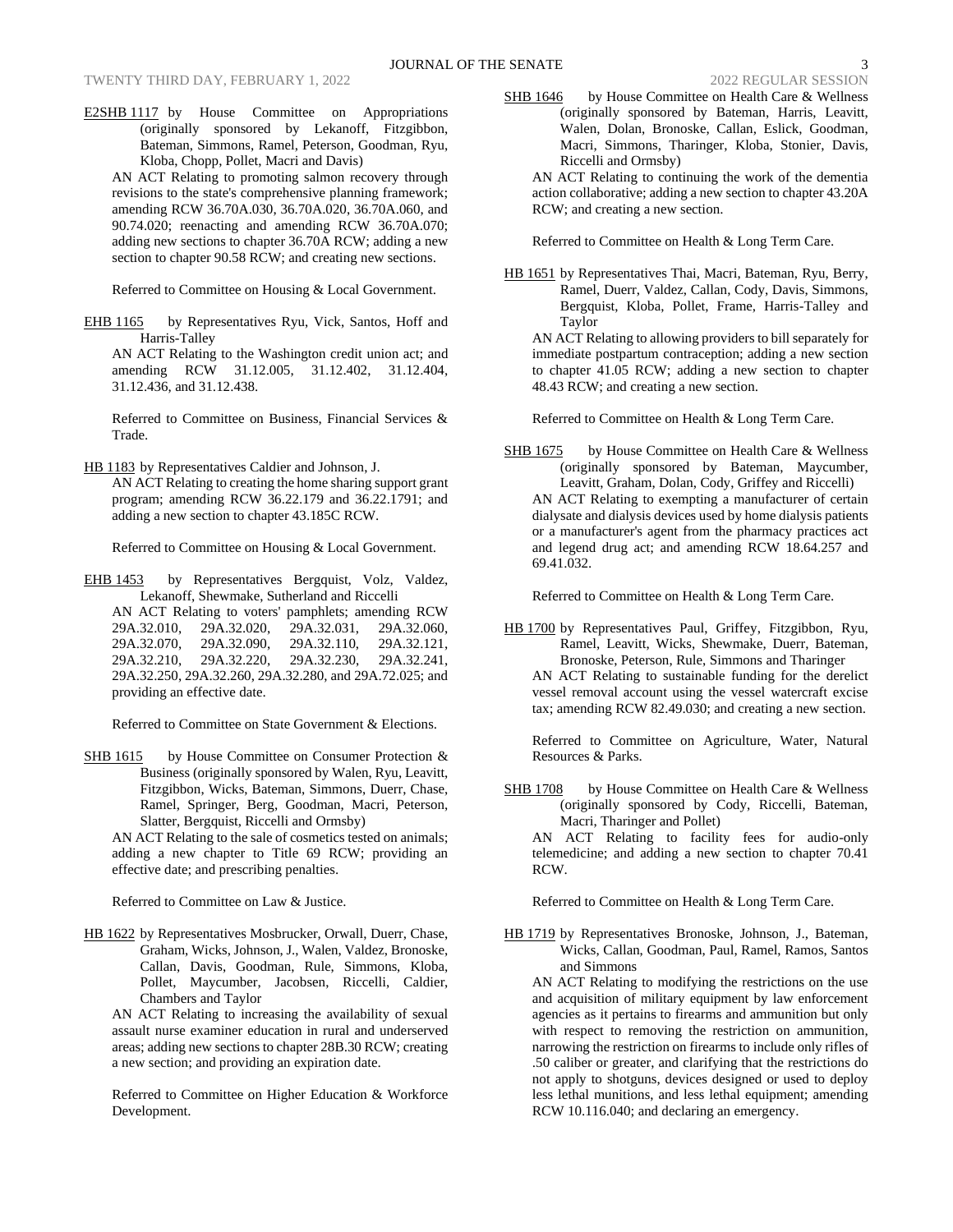Referred to Committee on Law & Justice.

SHB 1725 by House Committee on Public Safety (originally sponsored by Lekanoff, Goodman, Berry, Taylor, Valdez, Bateman, Macri, Peterson, Ramel, Simmons, Orwall, Chopp, Stonier, Harris-Talley and Frame) AN ACT Relating to the creation of an endangered missing person advisory designation for missing indigenous persons; amending RCW 13.60.010; and creating a new section.

Referred to Committee on Law & Justice.

SHB 1735 by House Committee on Public Safety (originally sponsored by Johnson, J., Rule, Wicks, Bateman, Callan, Goodman, Macri, Orwall, Ramel, Ramos, Santos, Shewmake, Wylie, Simmons and Stonier)

AN ACT Relating to modifying the standard for use of force by peace officers but only with respect to providing that physical force may be used to the extent necessary, clarifying that deadly force may be used in the face of an immediate threat, authorizing the use of physical force to take a person into custody or provide assistance in certain circumstances involving a civil or forensic commitment, authorizing the use of physical force to take a minor into protective custody, authorizing the use of physical force to execute or enforce a court order, defining de-escalation tactics, clarifying when de-escalation tactics and less lethal alternatives must be used by a peace officer, specifying that the standard does not limit or restrict a peace officer's authority or responsibility to perform lifesaving measures or perform community caretaking functions, and specifying that the standard does not prevent a peace officer from responding to requests for assistance or service; amending RCW 10.120.010 and 10.120.020; creating a new section; and declaring an emergency.

Referred to Committee on Law & Justice.

HB 1761 by Representatives Schmick, Bateman, Bronoske, Cody, Dufault, Jacobsen, Macri, Pollet, Donaghy, Graham, Davis and Chambers

AN ACT Relating to allowing nurses to dispense opioid overdose reversal medication in the emergency department; amending RCW 70.41.480; and declaring an emergency.

Referred to Committee on Health & Long Term Care.

HB 1798 by Representatives Ryu, Boehnke and Berry

AN ACT Relating to powers of the legislative committee on economic development and international relations; and amending RCW 43.15.070.

Referred to Committee on Business, Financial Services & Trade.

HB 1874 by Representatives Vick, Dufault, Hoff, Jacobsen, Leavitt, Simmons, Corry, Senn, Peterson, Goodman, Riccelli, Davis, Macri and Young

AN ACT Relating to reducing barriers to professional licensure for individuals with previous arrests or criminal convictions; and amending RCW 18.400.020 and 18.400.030.

Referred to Committee on Business, Financial Services & Trade.

SHB 1961 by House Committee on Civil Rights & Judiciary (originally sponsored by Peterson and Ramel) AN ACT Relating to the authority of the courts to waive auditor's fees for filing and recording name change orders; amending RCW 4.24.130 and 36.18.010; and providing an effective date.

Referred to Committee on Law & Justice.

#### HB 1978 by Representatives Duerr and Pollet

AN ACT Relating to shoreline master program review schedules; amending RCW 90.58.080 and 90.58.080; providing an effective date; and providing an expiration date.

Referred to Committee on Environment, Energy & Technology.

## MOTIONS

On motion of Senator Pedersen, all measures listed on the Introduction and First Reading report were referred to the committees as designated.

On motion of Senator Pedersen, the Senate advanced to the eighth order of business.

## MOTION

Senator Nguyen moved adoption of the following resolution:

## SENATE RESOLUTION 8640

By Senators Nguyen and Cleveland

WHEREAS, On this first day of February in 2022 the people of the great state of Washington unite to celebrate the Lunar New Year, joining to distinguish Asian American joy, cultures, and beautiful diversity; and

WHEREAS, The Lunar New Year begins on the first new moon of the lunisolar calendar; and

WHEREAS, This year is designated as the Year of the Tiger, a zodiac sign characterized by boldness, strength, fearlessness, and courage that this chamber is driven to embark; and

WHEREAS, Washington acknowledges both the wonderful heritage and collective trauma of our Asian American ancestors; and

WHEREAS, We deeply appreciate the Asian American frontline workers who provide direct services to Washington during the pandemic, risking their lives and well-being, and enduring the disproportionate uncertainty; and

WHEREAS, We highlight the solidarity and strength of the Asian American community in the face of violent racism, during the pandemic - well before - and ongoing; and

WHEREAS, The Lunar New Year is a time to embrace reflections and understanding as we look towards renewal; and

WHEREAS, We step into the Year of the Tiger not just as an individual, but as a family united in compassion and community stewardship;

NOW, THEREFORE, BE IT RESOLVED, That the Senate stand with the Asian American community in times of crisis and in times of celebration, we come together now with memories of fond endings and visions for new beginnings in acknowledgment of the Lunar New Year.

Senator Nguyen spoke in favor of adoption of the resolution.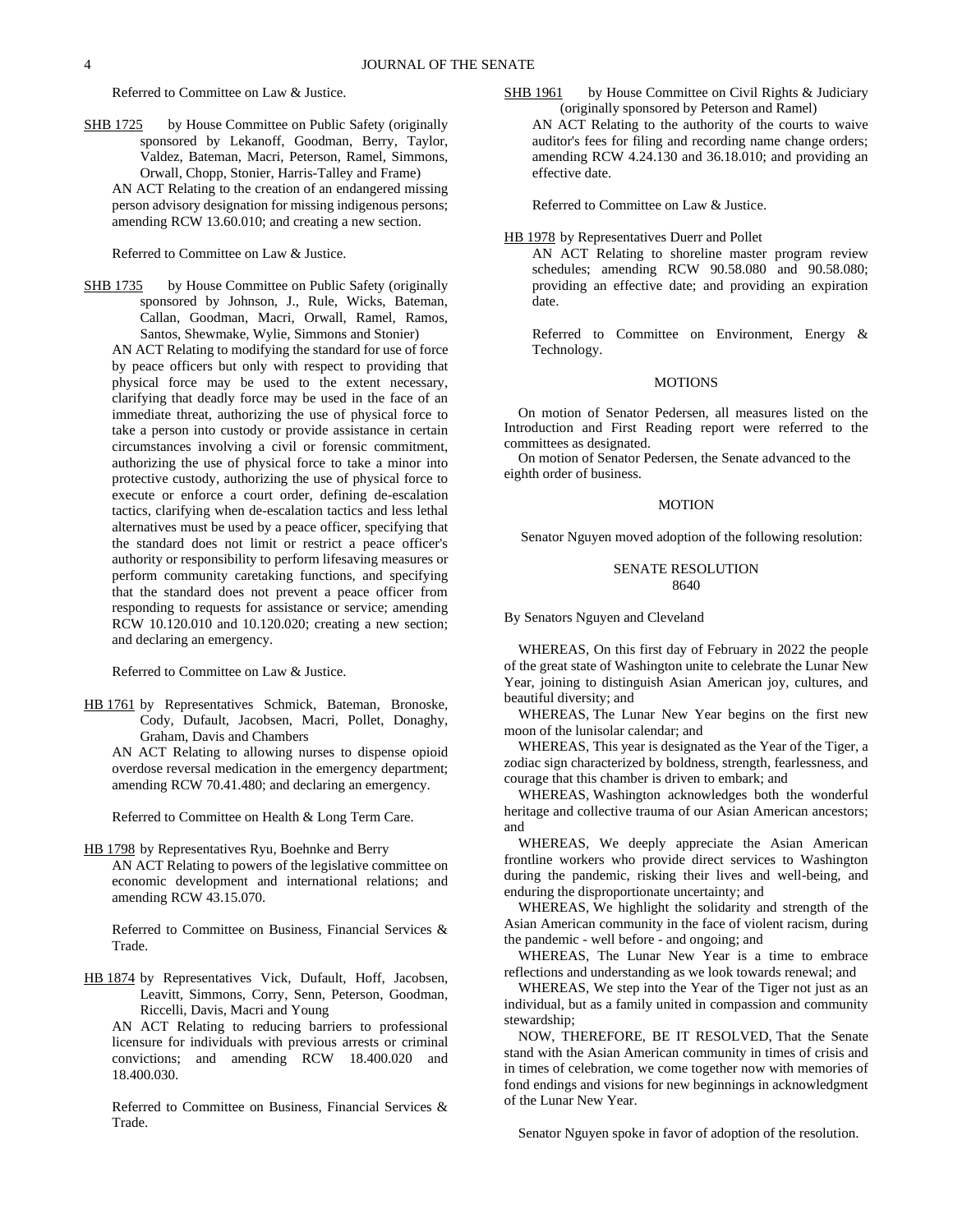# TWENTY THIRD DAY, FEBRUARY 1, 2022

The President declared the question before the Senate to be the adoption of Senate Resolution No. 8640.

The motion by Senator Nguyen carried and the resolution was adopted by voice vote.

## MOTION

At 12:36 p.m., on motion of Senator Pedersen, the Senate adjourned until 1:30 p.m. Wednesday, February 2, 2022.

DENNY HECK, President of the Senate

SARAH BANNISTER, Secretary of the Senate